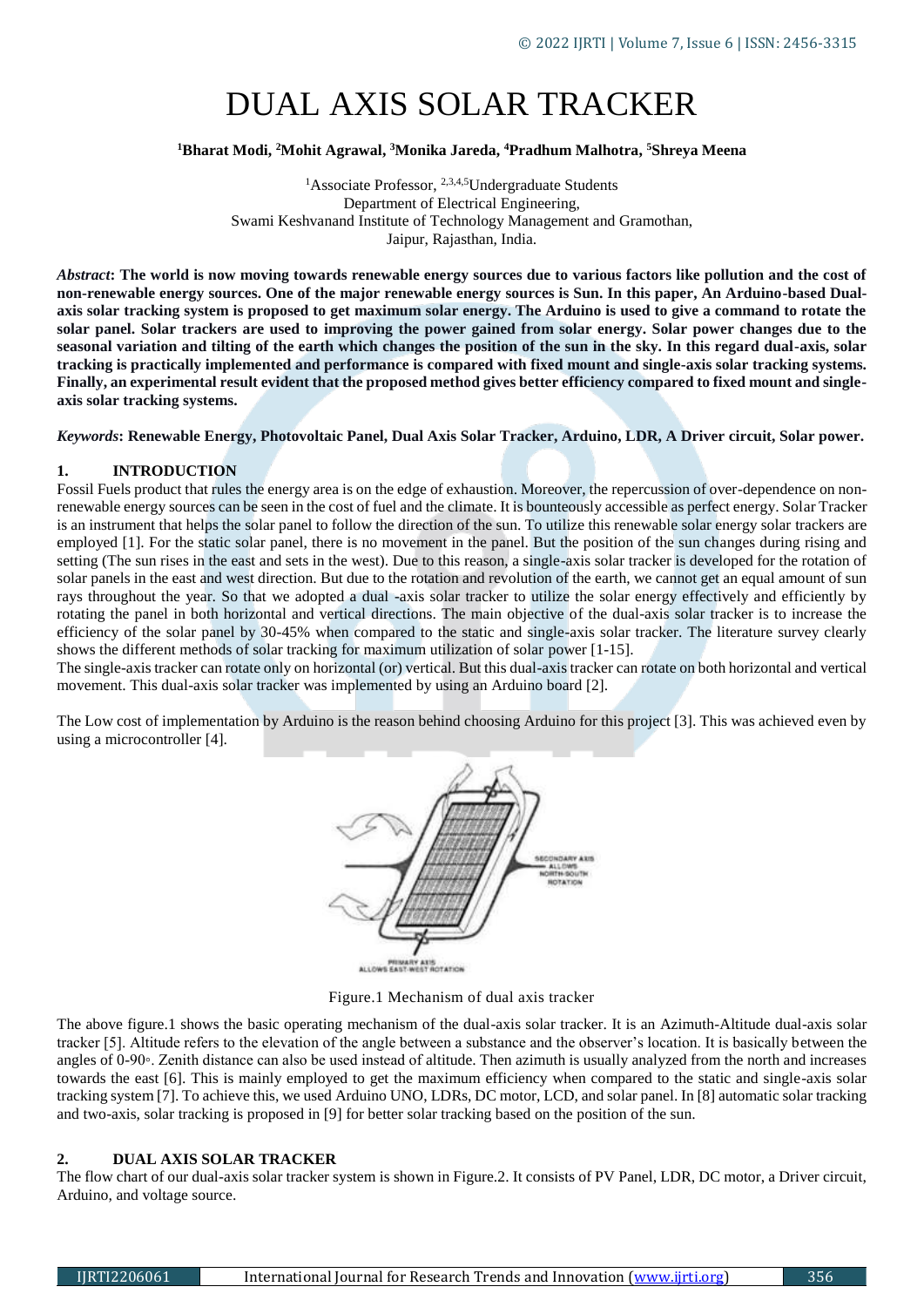

Figure.2. Block diagram of dual axis solar tracker

An input command is given to the Arduino board. Four LDRs are connected to the Solar Panel, which gives signals to the Arduino. The Arduino then gives a command to the driver circuit to rotate the solar panel in a vertical and horizontal direction.

#### **3. WORKING**

In our project, four LDRs used for sensing the intensity of light (Two for Azimuth position and the rest two for Altitude positive sensor). The analog signal from the sensors is given to the in-built ADC (Analog to Digital Converter) and light comparison unit. This output is given as an input to the Arduino board along with the input command. The output of the Arduino is given to the motor driving circuit. Two DC motors are connected with the driving circuit, one for vertical and another one for horizontal movement. The motor rotates the solar panel perpendicular to the position of the sun's rays. Then finally the output power is displayed on the LCD. In this project, the LDR combination plays an important role. The combination of signals is fed to the Arduino and this bit pattern is shown in table 1.

| Table.1 Desired Bit Pattern |                  |                  |                  |  |  |
|-----------------------------|------------------|------------------|------------------|--|--|
| LDR <sub>1</sub>            | LDR <sub>2</sub> | LDR <sub>3</sub> | LDR <sub>4</sub> |  |  |
|                             |                  |                  |                  |  |  |
|                             |                  |                  |                  |  |  |
|                             |                  |                  |                  |  |  |
|                             |                  |                  |                  |  |  |
|                             |                  |                  |                  |  |  |

When the motor gets the last bit pattern in the table 1, the motor will move the panel to its initial position and again follow these steps, when sun starts rising in the next day. Even a load is taken from the solar panel by connecting the panel with battery and inverter. The battery is used to store and give the DC supply to the inverter, which is taken from the solar panel. Then the output DC supply was given to the inverter which converts DC to AC. Then a load is connected along with it. This function is represented in the Figure.3 which is shown below.



Figure.3 Block diagram of Output side of solar panel The major components which are used in dual axis solar tracking system are:

- 
- 1. Solar panel 2. Arduino board
- 3. LDRs
- 
- 4. Motor driver 5. DC motor
- 6. Lead Acid battery
- 7. Inverter

## **3.1 Solar Panel**

The solar panel works based on the principle of photovoltaic effect which converts the solar energy into electrical energy [10]. There are various types of panels are available like monocrystalline, polycrystalline, amorphous, and hybrid. In this project we use 40W 12V amorphous solar panel is considered.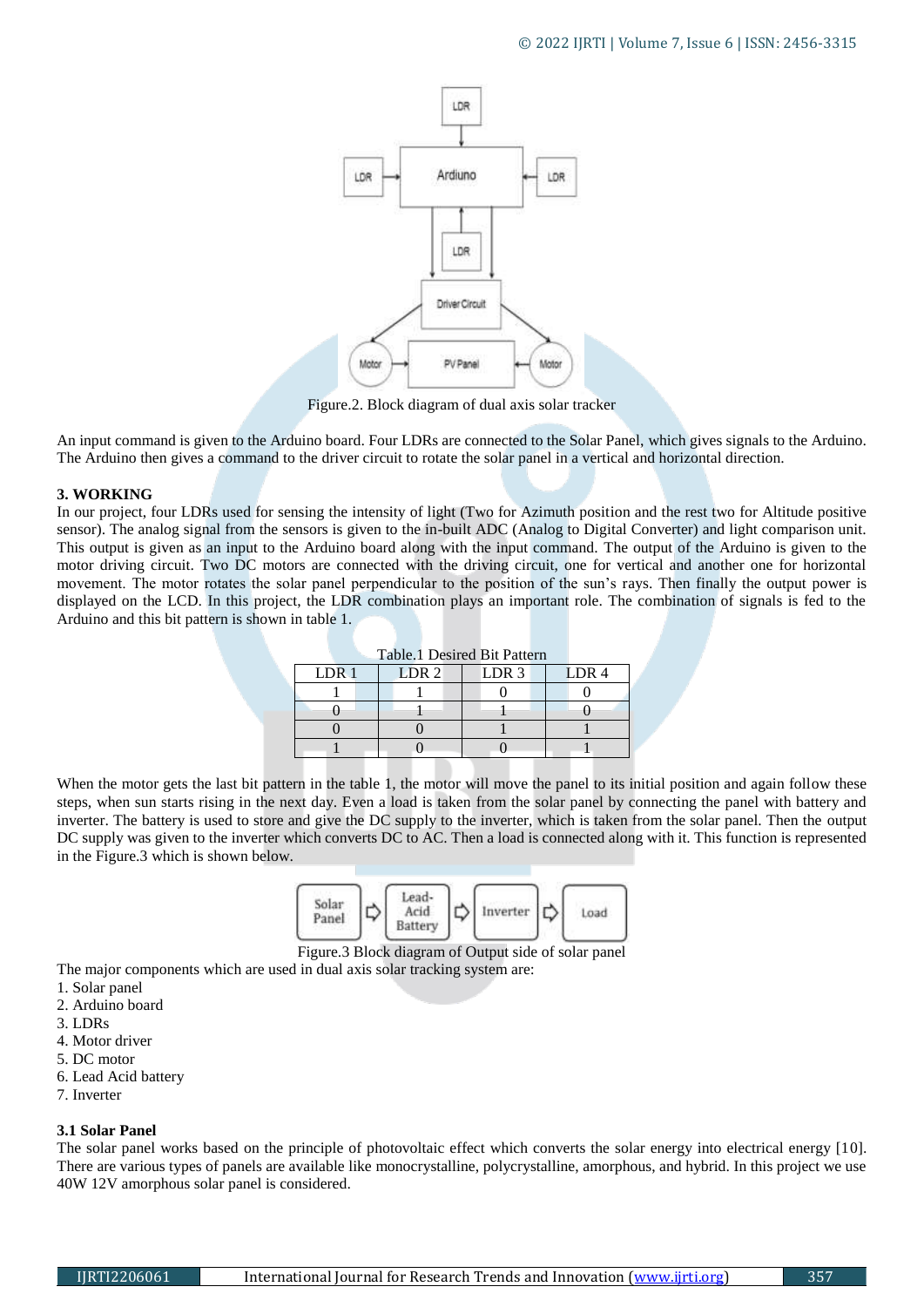The Amorphous solar panel was shown in above Figure.4. The cost and silicon requirement of amorphous panel is low when compared with the other types of solar panel.



#### **3.2 ARDUINO**

We presented an Arduino-based Dual Axis Solar Tracker [11] in our project. The Arduino board unit controls the rotation of a solar panel that follows the sun's path [12]. A number of microcontrollers and controllers are used on the Arduino board. Both analogue and digital input/output are available. There are 14 digital input/output pins (six of which are utilised as PWM outputs), six analogue inputs, a 16 MHz crystal oscillator, a USB connection, a power button, and a reset button. Using the Integrated Development Environment platform, the input command was sent to the Arduino. Because it does not employ the FTDI USB-to-serial driver chip, the Arduino Uno differs from all previous boards. Instead, it uses an ATmega8U2 that has been coded as a USB-to-serial converter.

The Arduino board was shown in Figure.5:



Figure.5. Arduino Board The specifications of Arduino board are listed in table.2 below:

| Table.2 Arduino Uno specifications |               |  |  |  |
|------------------------------------|---------------|--|--|--|
| Parameters of microcontroller      | ATmega328     |  |  |  |
| <b>Operating Voltage</b>           | 5 V           |  |  |  |
| <b>Supply Voltage</b>              | $7-12V$       |  |  |  |
| Maximum supply Voltage             | 20 V          |  |  |  |
| Digital I/O pins                   | 14            |  |  |  |
| <b>Analog Input Pins</b>           | 6             |  |  |  |
| DC Current per I/O Pin             | 40mA          |  |  |  |
| DC Current for 3.3V Pin            | 50mA          |  |  |  |
| <b>Flash Memory</b>                | 32KB of which |  |  |  |
|                                    | 0.5KB used by |  |  |  |
|                                    | boot loader   |  |  |  |
| <b>SRAM</b>                        | 2KB           |  |  |  |
| <b>EEPROM</b>                      | 1KB           |  |  |  |
| Clock Speed                        | 16MHz         |  |  |  |

#### **3.3 ADVANTAGES**

The advantages of tracking solar energy among various sources are:

Dual-axis trackers follow the Sun continually and provide constant power output throughout the day.

\* These solar trackers provide a reasonable solution in cases of the limited power capacity of the connection to the grid.

 Dual-axis trackers need smaller space and provide an opportunity to use the remaining area around for other additional purposes such as car parking, gardening, and others.

 $\cdot$  These trackers generate 45-50% higher power output per year, as compared to a static station of the same installed capacity.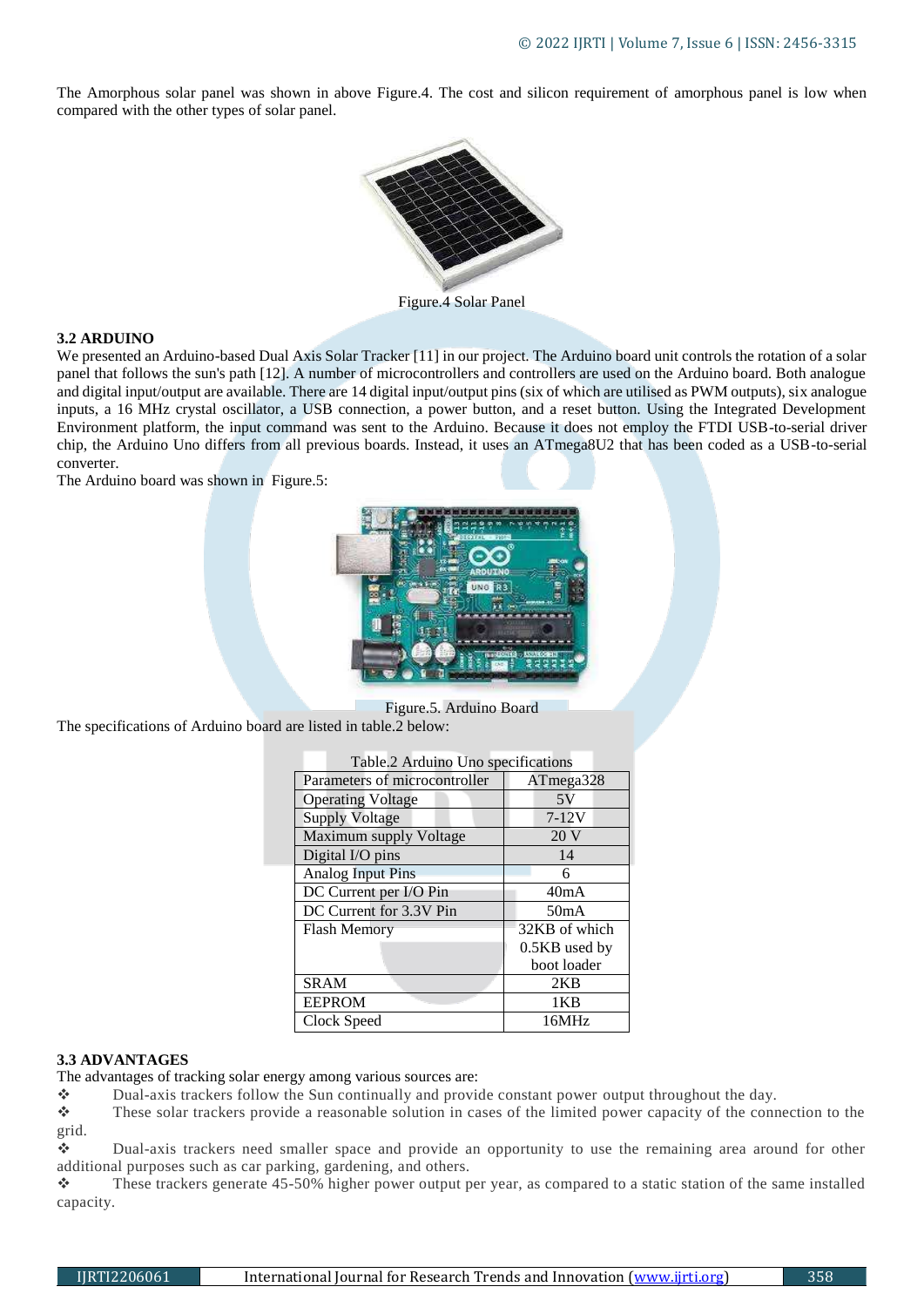#### **4. Result and Discussion**

This section presents and discuss the performance of different tracking system and proposed system concerning a different period time in a day.

| able.5 Output power obtained in Fixed Mount, single-axis and dual axi<br><b>Hours</b> | for<br>Power       | for<br>Power  | <b>Power</b><br>for |
|---------------------------------------------------------------------------------------|--------------------|---------------|---------------------|
|                                                                                       | <b>Fixed Mount</b> | Single-Axis   | Dual-Axis in        |
|                                                                                       | in W               | in W          | W                   |
| 07.00                                                                                 | 0.09               | 0.35          | 0.68                |
| 08.00                                                                                 | 0.25               | 0.47          | 0.87                |
| 09.00                                                                                 | 0.75               | 1.02          | 1.55                |
| 10.00                                                                                 | 0.98               | 1.23          | 1.78                |
| 11.00                                                                                 | 1.58               | 2.24          | 2.86                |
| 12.00                                                                                 | 2.5                | 3.1           | 3.15                |
| 13.00                                                                                 | 2.22               | 2.54          | 2.98                |
| 14.00                                                                                 | 1.88               | 2.11          | 2.44                |
| 15.00                                                                                 | 1.58               | 1.86          | 2.30                |
| 16.00                                                                                 | 1.56               | 1.57          | 2.01                |
| 17.00                                                                                 | 0.78               | 0.98          | 1.56                |
| 18.00                                                                                 | 0.44               | 0.65          | 0.78                |
| $Sum=12hrs$                                                                           | $Sum=14.61W$       | $Sum=18.25W$  | $Sum=22.96W$        |
| <b>All Day Solar</b>                                                                  | $0.6087$ W/hr      | $0.7604$ W/hr | $0.9566$ W/hr       |
| <b>Energy Output</b>                                                                  |                    |               |                     |

Table.3 Output power obtained in Fixed Mount, single-axis and dual axis

The power tracking of solar panel with different positions are tabulated above in table 3. It is evident that the proposed dualaxis tracker perfectly aligns with the sun's direction and tracks the sun's movement more efficiently and has a tremendous performance improvement. The experimental results clearly show that dual-axis tracker is superior to single-axis tracker and fixed systems. Power Captured by the dual-axis solar tracker is high during the whole observation period and it maximizes the conversion of solar irradiance into electrical energy output as shown in the table.3. As a result, it creates a solution for the effective utilization of solar energy and thus helps in creating smart houses.



Figure.6 Bar Chart comparison for different tracking system

A bar chart comparison of solar power with different tracking methods is shown above in figure.6. It is clearly showing that the proposed method yields better output power compared to an existing method.

#### **5. CONCLUSION**

The Arduino-based dual-axis solar tracking-based solar panel is designed and successfully implemented to increase the efficiency of the solar panel. The proposed dual-axis solar tracker is more effective than the existing single-axis solar tracker and fixed mount. The proposed solar tracker which automatically tracks the sun to grab maximum solar power with the help of the Arduino board was effectively achieved. The implementation cost of the Arduino board for tracking solar power is low and it is implementation is simple. Finally, the experimental system reveals that the proposed system effectively tracks the sun in both good and bad weather conditions. During different periods in a day compared with the existing system and efficiency of a solar panel is effectively improved.